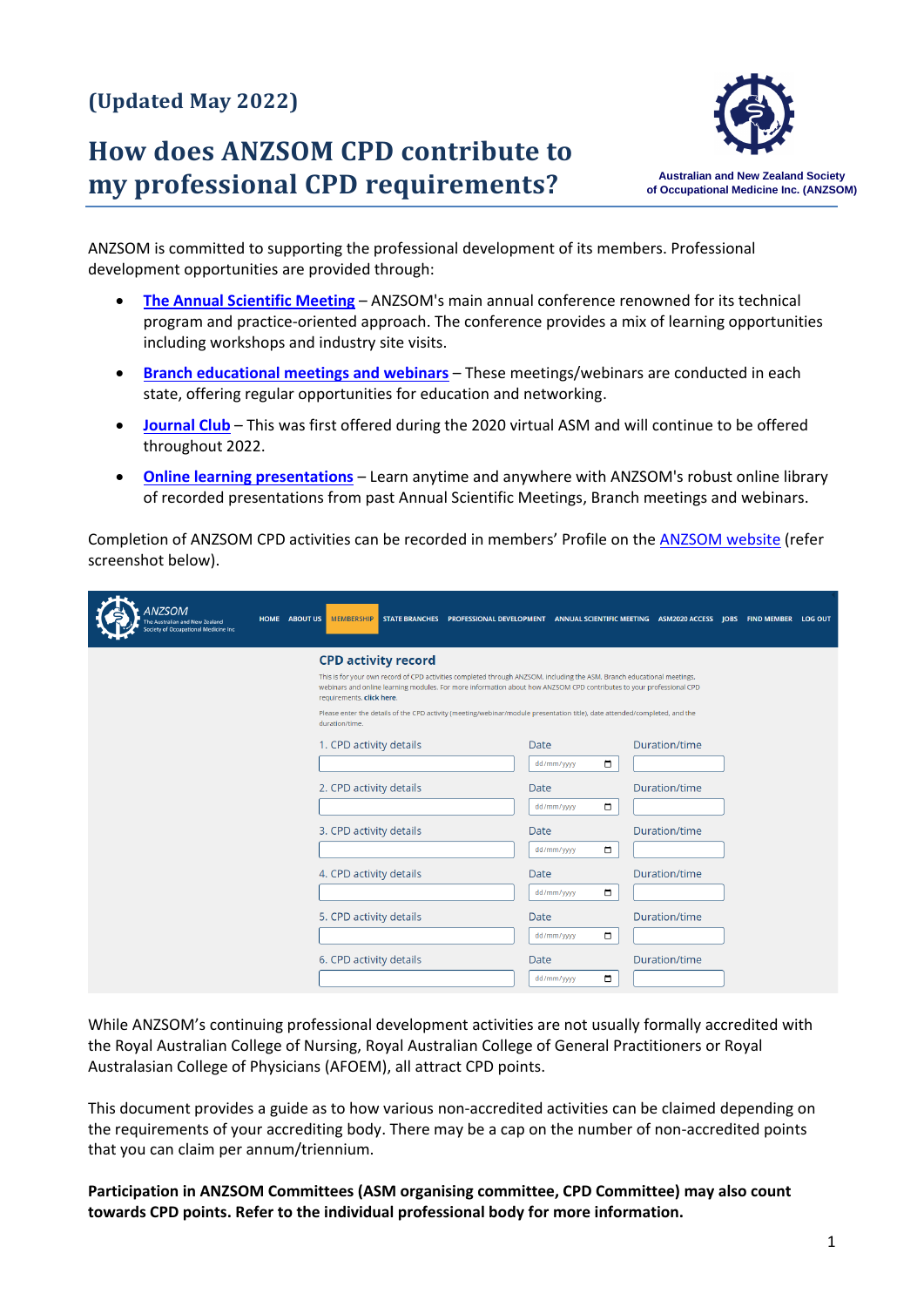# **Summary by professional body:**

#### **Nurses:**

AHPRA requires that all nurses participate in at least 20 hours of continuing professional development per year to maintain their registration. One hour of active learning equals one hour of CPD. CPD must be directly relevant to the nurse's practice and the individual must keep written documentation that demonstrates evidence of completion. Nursing CPD activities do not need to be accredited by the Royal Australian College of Nursing to count towards the 20 hours, therefore participation in ANZSOM CPD may account for as many of the 20 required hours as an individual wishes.

*[For more details click here](#page-1-0)*

### **RACGP doctors:**

A minimum of 130 points are required for the triennium and must include two CPD Accredited Activities (previously Category 1) and completion of a basic life support activity. ANZSOM online learning and other activities (meetings/conferences, Journal Club) are likely to fall under the category of CPD Activities. These are recorded as 2 points per hour with a maximum 30 points per activity. Previously these points were capped at 20 points per triennium. The number of activities is now unlimited.

*[For more details click here](#page-3-0)*

### **RACP/AFOEM Physicians:**

Fellows must undertake a range of learning activities and must record at least 100 recognised MyCPD credits each calendar year. ANZSOM online learning and other activities (meetings/conferences, Journal Club, committees) are likely to fall under Category 1 and are capped at 60 credits per year. Individuals must document their participation, keeping evidence of attendance (e.g. notice of meetings, copy of roster, diary entries) and signed statement of involvement by an appropriate person.

*[For more details click here](#page-5-0)*

<span id="page-1-0"></span>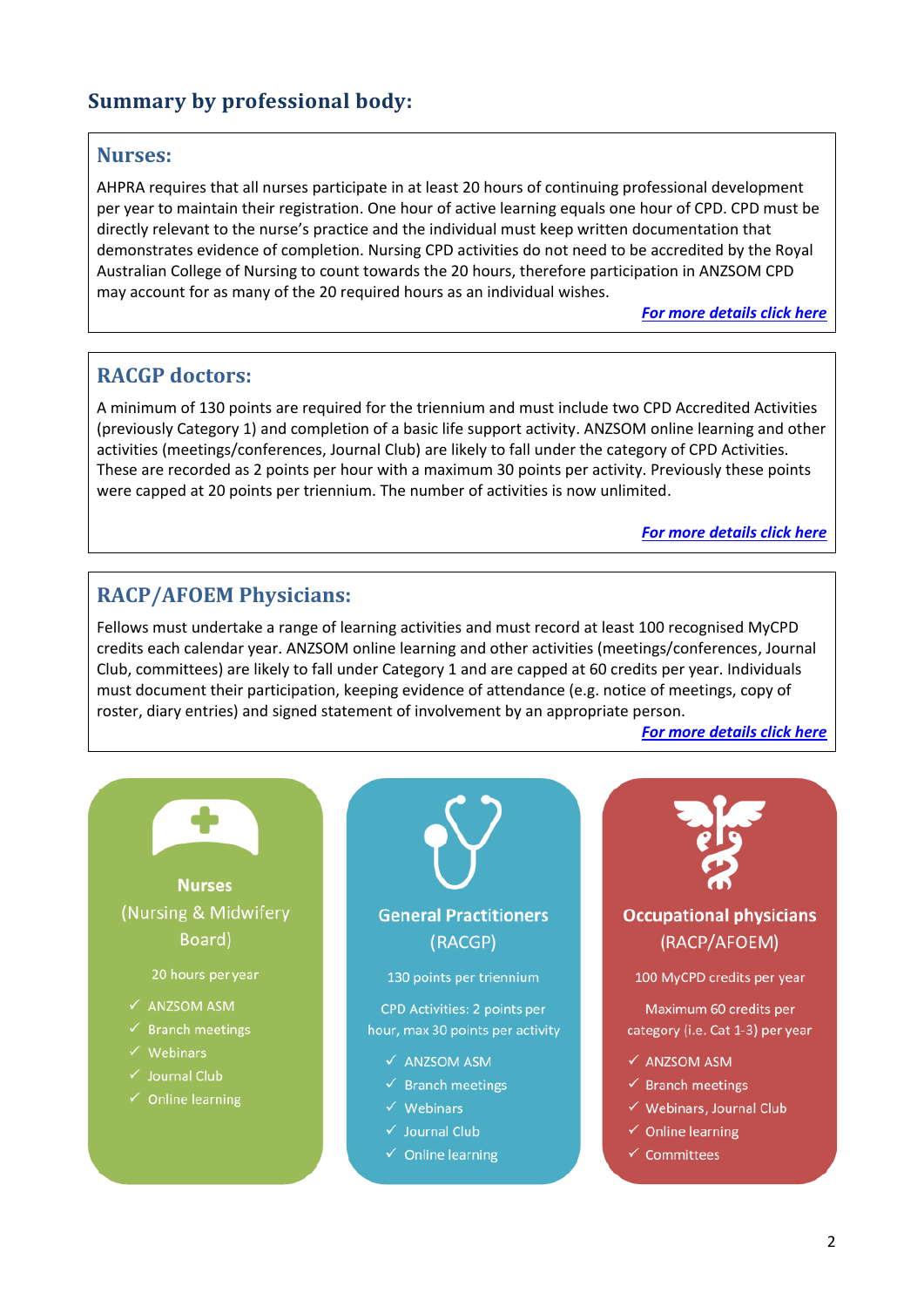## **Nursing and Midwifery Board of Australia**

The standards of the AHPRA are noted on their website. The CPD Standard is currently under review with a preliminary consultation to a small, targeted stakeholder group before public consultation. Currently, the first requirement states that nurses on the nurses' register will participate in at least 20 hours of continuing nursing professional development per year.

One hour of active learning will equal one hour of CPD. Please note that CPD must be directly relevant to the nurse's context of practice and that nurses must keep written documentation of this CPD that demonstrates evidence of completion.

Copies of the registration standards, including those for CPD, are available for download from [http://www.nursingmidwiferyboard.gov.au/Registration-Standards.aspx.](http://www.nursingmidwiferyboard.gov.au/Registration-Standards.aspx)

For further queries re your CPD please contact the AHPRA directly: Phone 1300 419 495, email via the web [enquiry form](https://www.ahpra.gov.au/About-AHPRA/Contact-Us/Make-an-Enquiry.aspx) on the website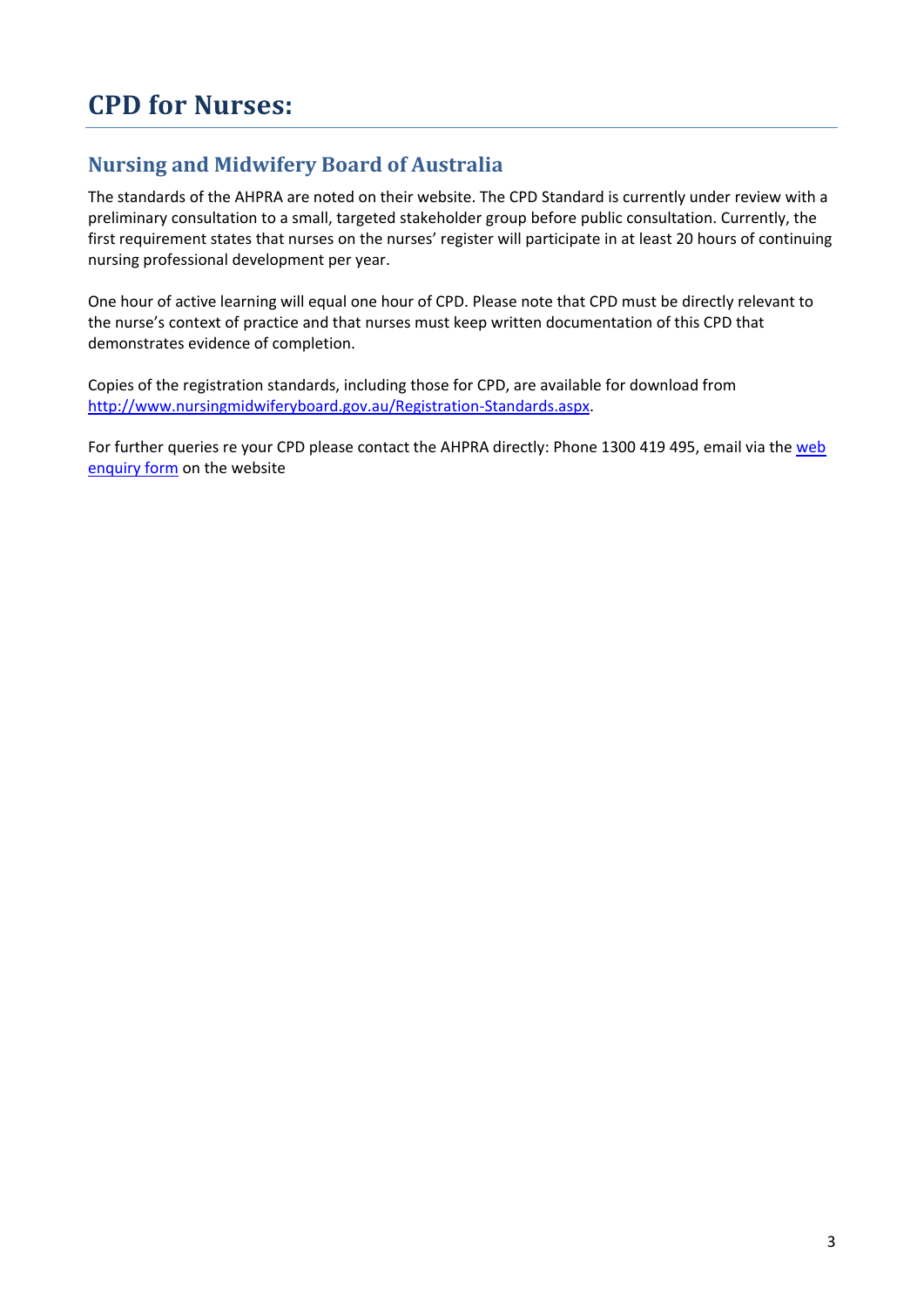# **CPD for Doctors:**

## **Medical Board of Australia**

Requirements for CPD are varied and dependent on the college that a doctor is a member or fellow of. Note that medical specialists and general practitioners who are not college members or fellows but are on the specialist register must still meet the standards for CPD set by the relevant specialist medical college. Copies of the registration standards, including those for CPD, are available for download from [http://www.medicalboard.gov.au/Registration-Standards.aspx.](http://www.medicalboard.gov.au/Registration-Standards.aspx)

## <span id="page-3-0"></span>**Royal Australian College of General Practitioners (RACGP)**

CPD requirements for General Practitioners are outlined in the CPD Program: 2020–22 triennium handbook for general practitioners, which is published every 3 years by the RACGP.

A minimum of 130 CPD Program points is required for the triennium and must include at least two CPD Accredited Activities (previously Category 1) and completion of a basic life support activity. The remaining points may be accrued through CPD Accredited Activity (previously Category 1) and CPD Activity (previously Category 2).



Attendance at ANZSOM Annual Scientific Meetings, Branch events, Journal Club, as well as online learning will generally fall under the category of CPD Activities. These are recorded as 2 points per hour with a maximum 30 points per activity. Previously these points were capped at 20 points per triennium. The number of activities is now unlimited.

CPD Activity points are recorded on the myCPD dashboard.

CPD Program 2020–22 triennium handbook is available to download from [https://www.racgp.org.au/education/professional-development/qi-cpd/handbook-for-general](https://www.racgp.org.au/education/professional-development/qi-cpd/handbook-for-general-practitioners/planning-and-managing-your-cpd-for-the-2020-22-tri)[practitioners/planning-and-managing-your-cpd-for-the-2020-22-tri.](https://www.racgp.org.au/education/professional-development/qi-cpd/handbook-for-general-practitioners/planning-and-managing-your-cpd-for-the-2020-22-tri)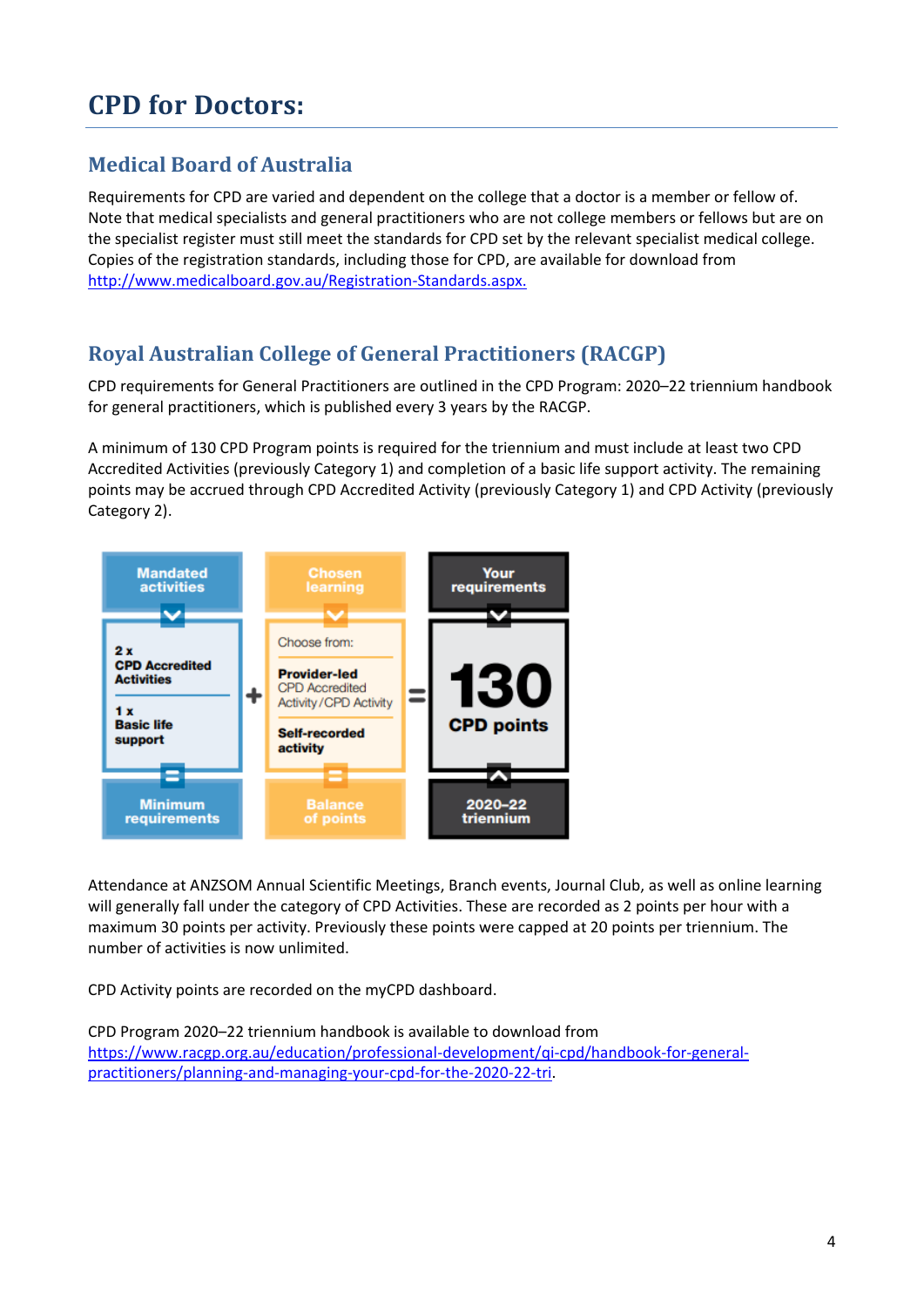| <b>ARACGP</b>                                                                                      | <b>MBA CPD types</b>                         |                                 |                              |  |  |
|----------------------------------------------------------------------------------------------------|----------------------------------------------|---------------------------------|------------------------------|--|--|
| <b>Accredited</b><br>CPD<br><b>Activity</b><br>$\frac{2020}{22}$<br><b>CPD Accredited Activity</b> | <b>Developing</b><br>knowledge<br>and skills | <b>Reviewing</b><br>performance | <b>Measuring</b><br>outcomes |  |  |
| Course/workshop/seminar<br>e-Learning modules<br>gplearning modules<br>Peer group learning         |                                              |                                 |                              |  |  |
| Cultural safety training                                                                           |                                              |                                 |                              |  |  |
| Audit (practice/clinical)                                                                          |                                              |                                 |                              |  |  |
| Multi-source feedback<br>Supervised clinical attachment                                            |                                              |                                 |                              |  |  |
| Plan, do, study, act (PDSA)<br>Quality improvement project                                         |                                              |                                 |                              |  |  |

|                                                                                                                                                          | <b>MBA CPD types</b>                         |                                 |                              |  |
|----------------------------------------------------------------------------------------------------------------------------------------------------------|----------------------------------------------|---------------------------------|------------------------------|--|
| <b>Self-directed CPD Accredited Activity</b>                                                                                                             | <b>Developing</b><br>knowledge<br>and skills | <b>Reviewing</b><br>performance | <b>Measuring</b><br>outcomes |  |
| Higher education<br>40 points per semester/module = 1 CPD Accredited Activity                                                                            | $\checkmark$                                 |                                 |                              |  |
| Role as an educator/supervisor/examiner                                                                                                                  |                                              |                                 |                              |  |
| Evidence-based medical journal club (EBMJC)                                                                                                              |                                              |                                 |                              |  |
| Published journal article                                                                                                                                |                                              |                                 |                              |  |
| Peer group learning                                                                                                                                      |                                              |                                 |                              |  |
| Random case analysis                                                                                                                                     |                                              | ✓                               |                              |  |
| GP research/PhD<br>40 points per component = 1 CPD Accredited Activity<br>• GPs completing their research or PhD in 2020 will be<br>allocated 150 points |                                              |                                 |                              |  |
| Plan, do, study, act (PDSA)                                                                                                                              |                                              |                                 |                              |  |
| Supervised clinical attachment                                                                                                                           |                                              | $\checkmark$                    |                              |  |
| Audit (individual or small group)                                                                                                                        |                                              |                                 |                              |  |

| <b>E</b> RACGP                                                     | <b>MBA CPD types</b>                         |                                 |                              |  |  |
|--------------------------------------------------------------------|----------------------------------------------|---------------------------------|------------------------------|--|--|
| CPD<br>Activity<br><b>CPD</b><br>2020<br>22<br><b>CPD Activity</b> | <b>Developing</b><br>knowledge<br>and skills | <b>Reviewing</b><br>performance | <b>Measuring</b><br>outcomes |  |  |
| Cultural awareness training                                        |                                              |                                 |                              |  |  |
| Basic life support (5 CPD points)*                                 |                                              | $\star \checkmark$              |                              |  |  |
| Seminar/workshop/meeting                                           |                                              |                                 |                              |  |  |
| Practice Experience Program<br>(PEP) modules                       |                                              |                                 |                              |  |  |
| Medical conference (eg GP20)                                       |                                              |                                 |                              |  |  |
| Health and wellbeing                                               |                                              |                                 |                              |  |  |
| Coaching/mentoring                                                 |                                              |                                 |                              |  |  |
| Practice accreditation                                             |                                              |                                 |                              |  |  |
| gplearning modules                                                 |                                              |                                 |                              |  |  |

\*Must be considered as reviewing performance if required to demonstrate competence

*Source: RACGP CPD Program: 2020–22 triennium handbook for general practitioners. Downloaded from [https://www.racgp.org.au/education/professional-development/qi-cpd/handbook-for-general-practitioners/planning-and](https://www.racgp.org.au/education/professional-development/qi-cpd/handbook-for-general-practitioners/planning-and-managing-your-cpd-for-the-2020-22-tri)[managing-your-cpd-for-the-2020-22-tri](https://www.racgp.org.au/education/professional-development/qi-cpd/handbook-for-general-practitioners/planning-and-managing-your-cpd-for-the-2020-22-tri)*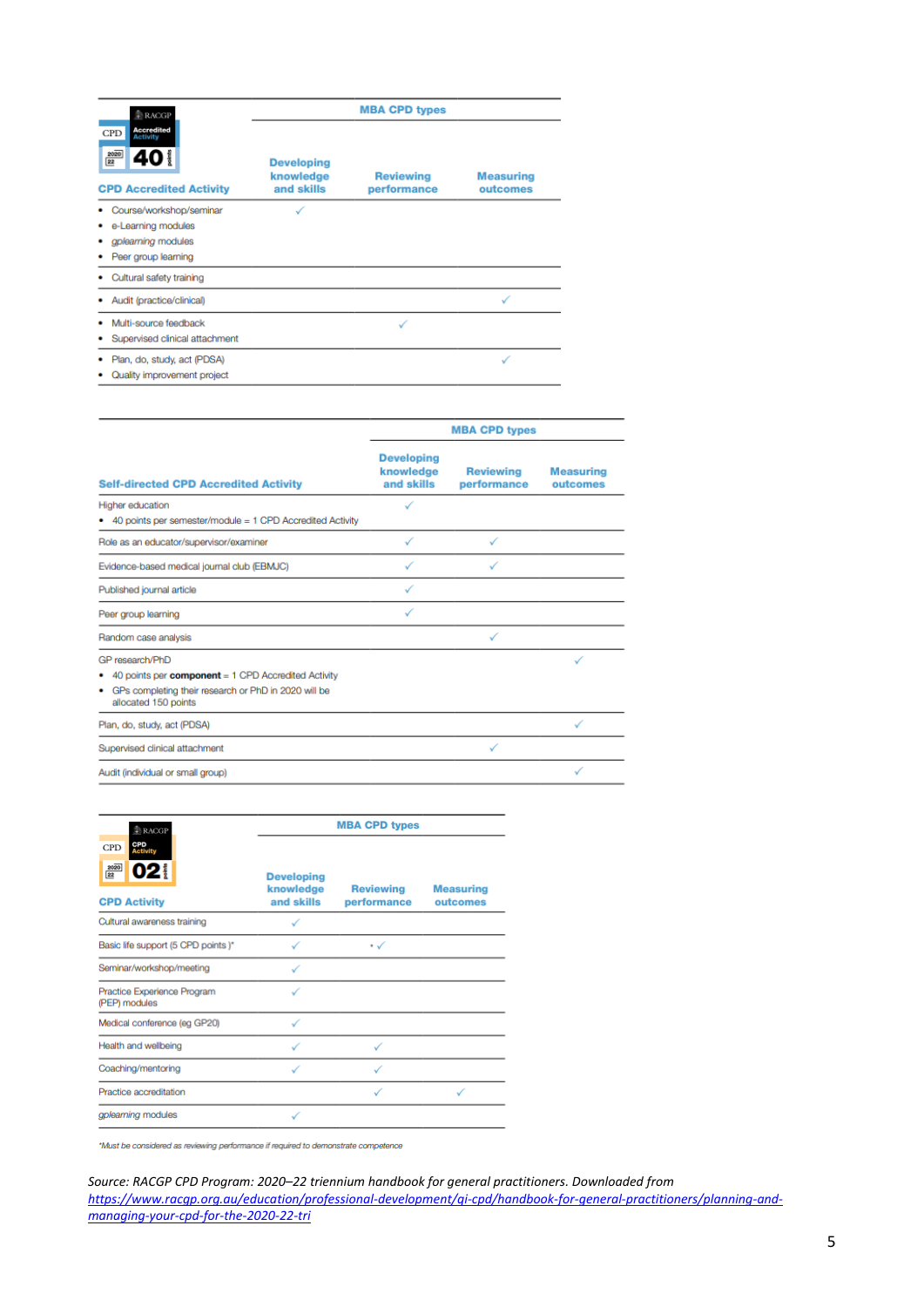#### **For further queries re your CPD please contact the RACGP directly:**

<span id="page-5-0"></span>

|                 | <b>Victoria</b>      |        | <b>NSW and ACT</b>      |        | <b>SA and NT</b>      |
|-----------------|----------------------|--------|-------------------------|--------|-----------------------|
| Ph:             | (03) 8699 0483       | Ph:    | (02) 9886 4700          | Ph:    | (08) 8267 8310        |
| Fax:            | (03) 8699 0560       | Fax:   | (02) 9886 4790          | Fax:   | (08) 8267 8319        |
| Email:          | vic.cpd@racgp.org.au | Email: | nswact.cpd@racgp.org.au | Email: | sant.cpd@racgp.org.au |
| <b>Tasmania</b> |                      |        | Queensland              |        | Western Australia     |
| Ph:             | (03) 6212 5888       | Ph:    | (07) 3456 8944          | Ph:    | (08) 9489 9555        |
| Fax:            | (03) 6232 2344       | Fax:   | (07) 3391 7009          | Fax:   | (08) 9489 9544        |
| Email:          | tas.cpd@racgp.org.au | Email: | qld.cpd@racgp.org.au    | Email: | wa.cpd@racgp.org.au   |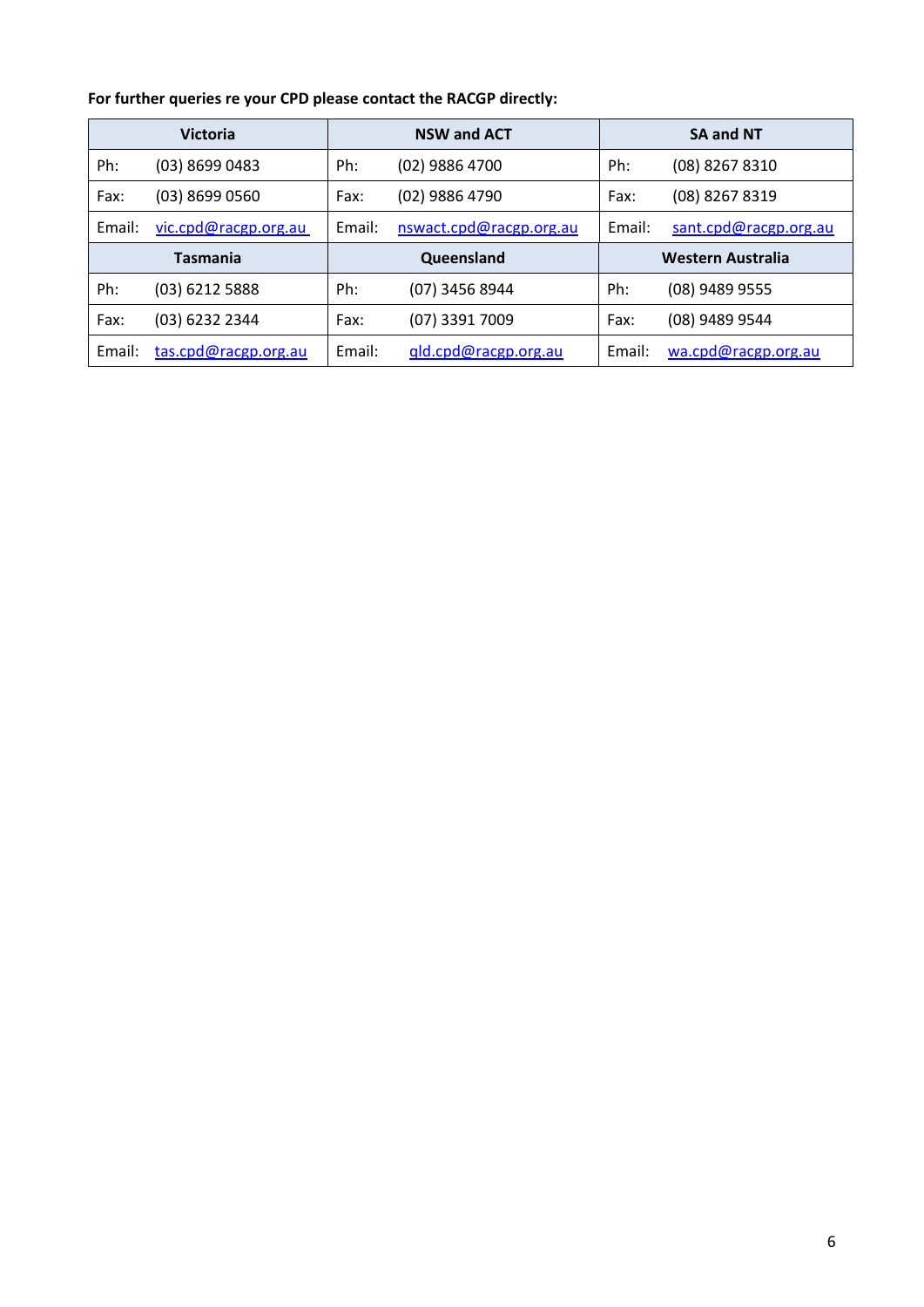# **Royal Australasian College of Physicians (RACP)/ AFOEM**

CPD requirements for Fellows of the RACP are outlined in the 2022 MyCPD Framework and are reviewed by the College's CPD Committee each year.

The MyCPD program has been designed to assist those wanting to meet their annual registration requirements for active practice. The MyCPD program is based on an annual cycle - 1 January to 31 December. The due date for submission of annual returns is 31 March of the following year.

Fellows undertake a range of learning activities from three categories:

- **Category 1** Educational activities, including conferences, courses, and online learning;
- **Category 2** Reviewing performance, including creating/maintaining a professional development plan, peer review of performance, mentoring; and
- **Category 3** Measuring outcomes, including practice audits/clinical audits, audit of medico legal reports, etc.

The annual minimum continuing professional development requirement is 100 credits, with each category capped at 60 points each – see below/overleaf. There is no requirement to record credits in all three categories.

The ANZSOM Annual Scientific Meeting Branch meetings, Journal Club, as well as online learning activities fall under Category 1 (Educational activities). Participation in ANZSOM Committees (ASM organising committee, CPD Committee), supervision of trainees (including during a DOPS site visit), and presenting at ANZSOM educational meetings would also fall under Category 1.

Individuals must document their participation, keeping evidence of attendance (e.g. notice of meetings, copy of roster, diary entries) and signed statement of involvement by an appropriate person.

#### **For further queries re your CPD please contact the RACP directly:**

|        | <b>Australia</b>  |        | New Zealand       |
|--------|-------------------|--------|-------------------|
| Phone: | $(02)$ 8247 6201  | Phone: | +64 4 460 8122    |
| Fax:   | $(02)$ 9252 3310  | Fax:   | +64 4 472 6718    |
| Email: | MyCPD@racp.edu.au | Email: | MyCPD@racp.org.nz |

| <b>CATEGORY 1</b>                                                                                                                                                                                                                                                                                                              | 1 CREDIT PER HOUR<br><b>EDUCATIONAL ACTIVITIES</b><br>Maximum 60 credits per year                                                                                                                                                                                                                                                                                                                                                                                                                                                                                                                                                                                                                                                                                                                                                                                                                                                                                                                                                                                                                               |
|--------------------------------------------------------------------------------------------------------------------------------------------------------------------------------------------------------------------------------------------------------------------------------------------------------------------------------|-----------------------------------------------------------------------------------------------------------------------------------------------------------------------------------------------------------------------------------------------------------------------------------------------------------------------------------------------------------------------------------------------------------------------------------------------------------------------------------------------------------------------------------------------------------------------------------------------------------------------------------------------------------------------------------------------------------------------------------------------------------------------------------------------------------------------------------------------------------------------------------------------------------------------------------------------------------------------------------------------------------------------------------------------------------------------------------------------------------------|
| <b>Educational activities have</b><br>traditionally been the major<br>component of CPD and<br>include activities such as<br>lectures, presentations,<br>conference attendance<br>andreading that contribute<br>to a doctor's maintenance.<br>updating and broadening<br>of their medical knowledge<br>and professional skills. | <b>Examples</b><br>Lectures (including the College Learning Series) / seminars / workshops<br>Conferences (including the RACP Congress)<br>Courses<br>Reading (including the RACP Curated Collections, and other speciality specific<br>resources) / info searches e.g. Medline<br>Grand rounds / journal clubs<br>п<br>Research<br>Hospital and other medical meetings<br>Online Learning (including the RACP Online Learning courses and the Spaced<br>Learning / audio (including Pomegranate Health) / videos<br>Committee / working group / council involvement<br>Self-assessment programs e.g. MKSAP<br>Providing mentoring and executive coaching<br>п<br>Presentations (including preparation time)<br>٠<br>PhD studies / formal postgraduate studies<br>п<br>Publications (including preparation time)<br>п<br>Teaching<br>п<br>Supervision of trainees, medical students, PhD students<br>$\blacksquare$<br>Mentoring of trainees, medical students, PhD students<br>٠<br>Examining of trainees, medical students<br>п<br>Undertaking College educational roles<br>п<br>Other educational activities |

Completing activities listed in Category 1 may, on some occasions, require you to engage in peer review or outcome measurement. Where this is the case, only the time you spend on that component of the activity (and not the whole time for that activity) can be claimed in categories 2 or 3